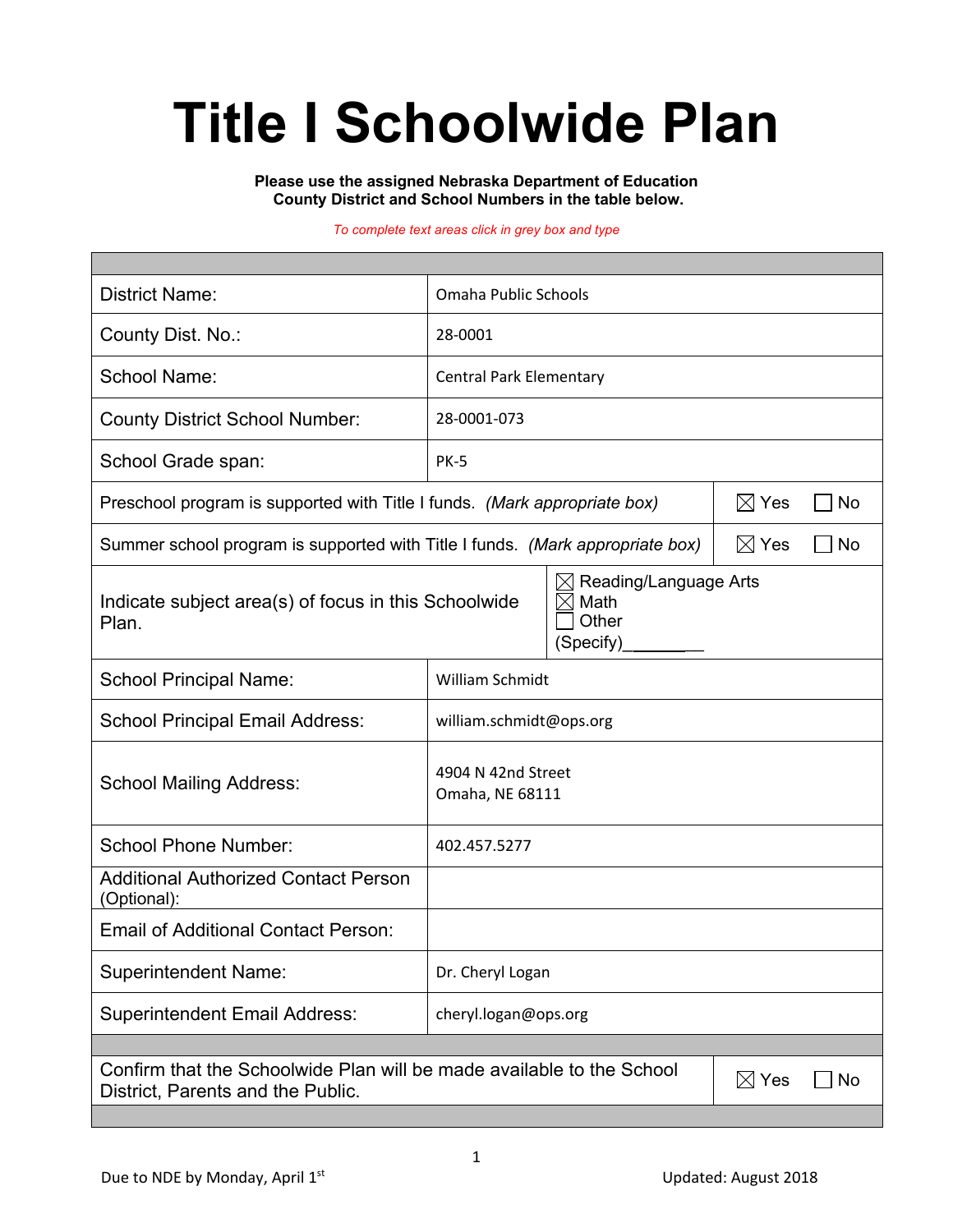| Names of Planning Team<br>(include staff, parents & at least one student if Secondary School)                                                            |                        |                        |                                                                                                                                                | <b>Titles of those on Planning Team</b>   |  |  |  |
|----------------------------------------------------------------------------------------------------------------------------------------------------------|------------------------|------------------------|------------------------------------------------------------------------------------------------------------------------------------------------|-------------------------------------------|--|--|--|
| <b>Brenda Hunt</b><br>Will Schmidt<br><b>Chris Sanchez</b><br><b>Brad Thiel</b><br>Durkany Prososki<br>Cathy Jordan<br>Jacki Ramos<br><b>Carley Rief</b> |                        |                        | Parent<br>Administrator<br><b>Instructional Facilitator</b><br><b>Assistant Principal</b><br>Teacher<br>Paraprofessional<br>Teacher<br>Teacher |                                           |  |  |  |
| <b>School Information</b><br>(As of the last Friday in September)                                                                                        |                        |                        |                                                                                                                                                |                                           |  |  |  |
| Enrollment: 368                                                                                                                                          |                        | Average Class Size: 16 |                                                                                                                                                | Number of Certified Instruction Staff: 42 |  |  |  |
| Race and Ethnicity Percentages                                                                                                                           |                        |                        |                                                                                                                                                |                                           |  |  |  |
| White: 13 %                                                                                                                                              | Hispanic: 9 %          |                        |                                                                                                                                                | Asian: 5.4 %                              |  |  |  |
| Black/African American: 63.3 %                                                                                                                           |                        |                        |                                                                                                                                                | American Indian/Alaskan Native: 0.5 %     |  |  |  |
| Native Hawaiian or Other Pacific Islander: 0 %                                                                                                           |                        |                        | Two or More Races:<br>$\frac{0}{0}$                                                                                                            |                                           |  |  |  |
| <b>Other Demographics Percentages</b>                                                                                                                    |                        |                        |                                                                                                                                                |                                           |  |  |  |
| Poverty: 94.8 %                                                                                                                                          | English Learner: 8.3 % |                        |                                                                                                                                                | Mobility: $14.8\%$                        |  |  |  |

| Assessments used in the Comprehensive Needs Assessment<br>(ie. NSCAS, MAP, ITBS, AIMS web, DIBELS, CAT etc.) |            |  |  |  |
|--------------------------------------------------------------------------------------------------------------|------------|--|--|--|
| <b>NSCAS</b>                                                                                                 | <b>MAP</b> |  |  |  |
|                                                                                                              |            |  |  |  |
|                                                                                                              |            |  |  |  |
|                                                                                                              |            |  |  |  |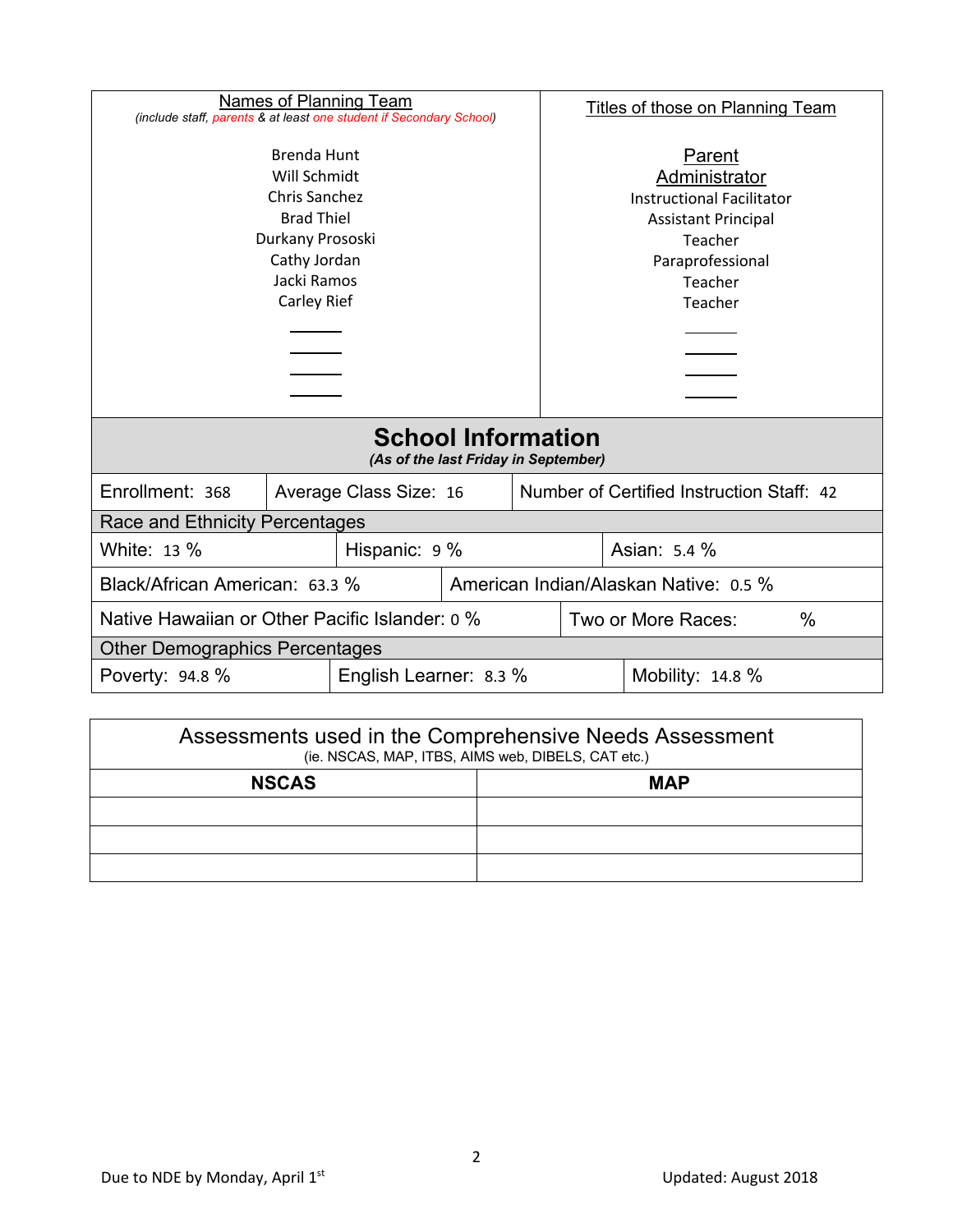## *Please write a narrative in each box below to correspond to the Rating Rubric.*<br>*Place documentation in corresponding folder on flash drive to support the narrative.*

#### **1. Comprehensive Needs Assessment**

**1.1** *Please provide a narrative below describing how data was used from a comprehensive needs assessment of the entire school to identify the needs of all children, particularly those who are failing, or are at-risk of failing to meet State academic standards, and how this analysis was used to plan instruction. Provide supporting documentation in the corresponding folder.*

The administrative team lead MAP Reports trainings to build capacity amongst staff (See meeting dates and Agenda in folder 1.1). The training included how to utilize various reports to find areas of need which they used to inform and guide their instruction (See Central Park Data Book pp. 17-74 and additional documents in folder 1.1). The administrative team also met with teachers during goal setting sessions to analyze and desegregate the data. This helped pinpoint specific struggling students and the specific areas of growth opportunity. This also assisted teachers in forming groups for guided reading and math to differentiate instruction depending on the areas of need. Data from NSCAS was also utilized to inform instruction (See Central Park Data Book pp. 77- 70 and additional reports in folder 1.1). Professional learning opportunities are reflected on the Central Park's School Improvement Plan (See SIP Plan in folder 1.1).

**1.2** *Please provide a narrative below describing how information from parents and community was gathered to identify the needs of the school. Provide supporting documentation in the corresponding folder.* Parent and Community input has been gathered during multiple events throughout the school year to identify the needs of the school. We use data from the Parent Climate Surveys (See Central Park Data Book pp. 6, 11- 12) to guide school improvements- schoolwide behavior response plan, schoolwide procedures and routines. Parents and Teachers communicate daily (face-to-face, phone, email, Classroom Dojo and behaviormodification charts and reports). During Open House, Back to School Night, Project Manhood Family Nights, and through DREAM Surveys, families were able to engage in Q&A (See documents in folder 1.2). Parents are involved in frequent discussions about school improvement during Parent-Teacher Organization (PTO) meetings, which occur regularly throughout the year. To receive formalized data and feedback, a link to the electronic parent surveys (See documents in folder 1.2) were provided to families via a flyer and the school website.

**1.3** *Please provide a narrative below describing the on-going improvement efforts, which should support the Continuous School Improvement Plan. Provide supporting documentation in the corresponding folder.* Central Park's School Improvement Plan (See document in folder 1.2) addresses our ongoing improvement efforts through professional development, family nights, teacher goal setting sessions, grade level professional learning communities. We've had family math and literacy nights that all integrate parents and the community with school based activities at Central Park. Central Park's teacher goal setting sessions focus on testing data analysis and review as well as student concerns and possible SAT opportunities. Central Park participates in MTSS-B to prevent and correct behavioral issues. School-wide academic interventions include Do the Math and Leveled Literacy Intervention groups. Central Park's professional development areas of focus are all anchored to the overall SIP.

#### **2. Schoolwide reform strategies**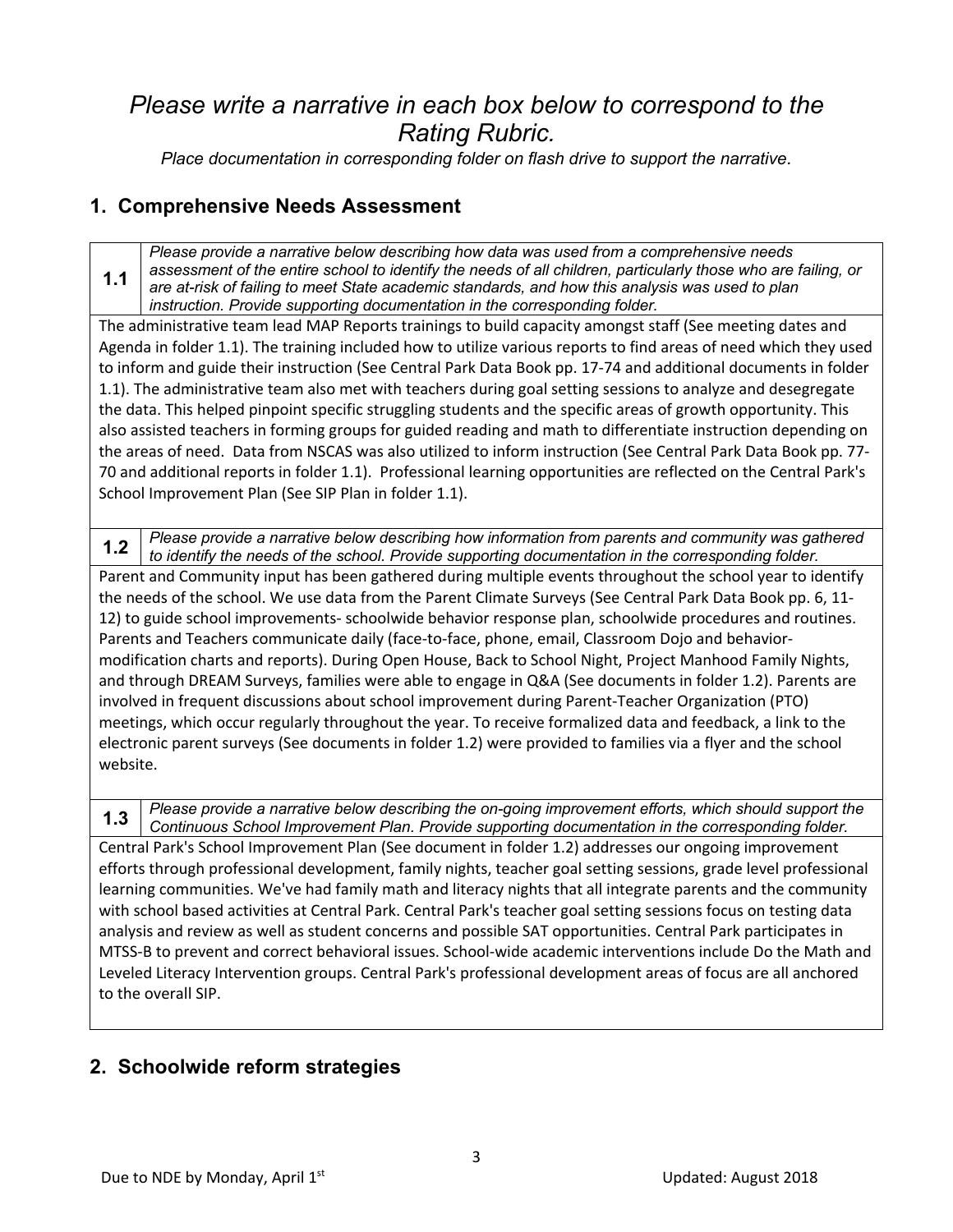**2.1** *Please provide a narrative below describing the additional assistance provided for students at risk of not meeting the challenging state academic standards. Provide supporting documentation in the corresponding folder.*

Central Park understands that all students learn differently and have varied social/emotional needs. We honor that by differentiating in all core subject areas to ensure that meet our learners individual needs and olffering student support programs as needed. Central Park has a school-wide commitment to MTSS-B, and in conjunction with a focus on improving student attendance, believe those universal supports give students even more access to the state academic standards. In addition, Central Park utilizes our school counselor, social worker, and school psychologist to better meet the socia and emotional needs of our students. If some students are still unable to achieve even with additional supports, extra assistance may be provided in the form of ESL, Special Education (Speech, OT, PT, etc.) In order to have a better understanding of what our students need we have a Student Assistance Team (SAT). This team gathers weekly to discuss students that may not be thriving in the classroom setting- with provided daily resources of differention, para support & engagement strategies. The team creates interventions alongside the parent/guardian and meets every 6-8 weeks to see how the intervetions are going when implemented. Some students just need the interventions. However, the team (along with the parent/guardian) may decide after several meetings if testing for services is

something that should be considered. If the team and parent/guardian agree, the school psychologist will work with the student over the next 40 school days. After the testing, the team and parent/guardian will meet again and review results and discuss next steps.

Staff works diligently thoughout the school year reviewing data, continuing to grow at professionally on strategies and techniques to help all children continue to grow. The SIP plan addresses the pieces we have in place to help staff this year.

PLC's are composed of grade level teams, which meet at common plan time. Each PLC chose a topic that they felt would benfit their daily instruction and impact student achievement.

### **3. Qualifications of instructional paraprofessionals**

**3.1** *Please provide a narrative below describing the procedure(s) used to make sure that all instructional paraprofessionals in the school meet the ESEA requirements. Provide supporting documentation in the corresponding folder.*

All Title I paraprofessionals at Central Park Elementary have met the requirements of ESEA/ESSA and are routinely trained to better meet students' needs.. (Documents in folder 3.1).

### **4. High quality and ongoing professional development**

**4.1** *Please provide a narrative below describing the professional development and other activities provided to improve teacher effectiveness and use of academic data to guide instruction. Provide supporting documentation in the corresponding folder.*

Central Park Professional Development is founded upon student needs. It begins with reviewing our student data to have an even deeper understanding of what we need as a staff to move our student achievement forward. Professional Development comes in many forms at Central Park; all staff, grade level teams, one-onone, certified, classified and new staff. We allow the staff to have a great deal of input on what they feel the professional development should be throughout year.

### **5. Strategies to increase parental and family engagement**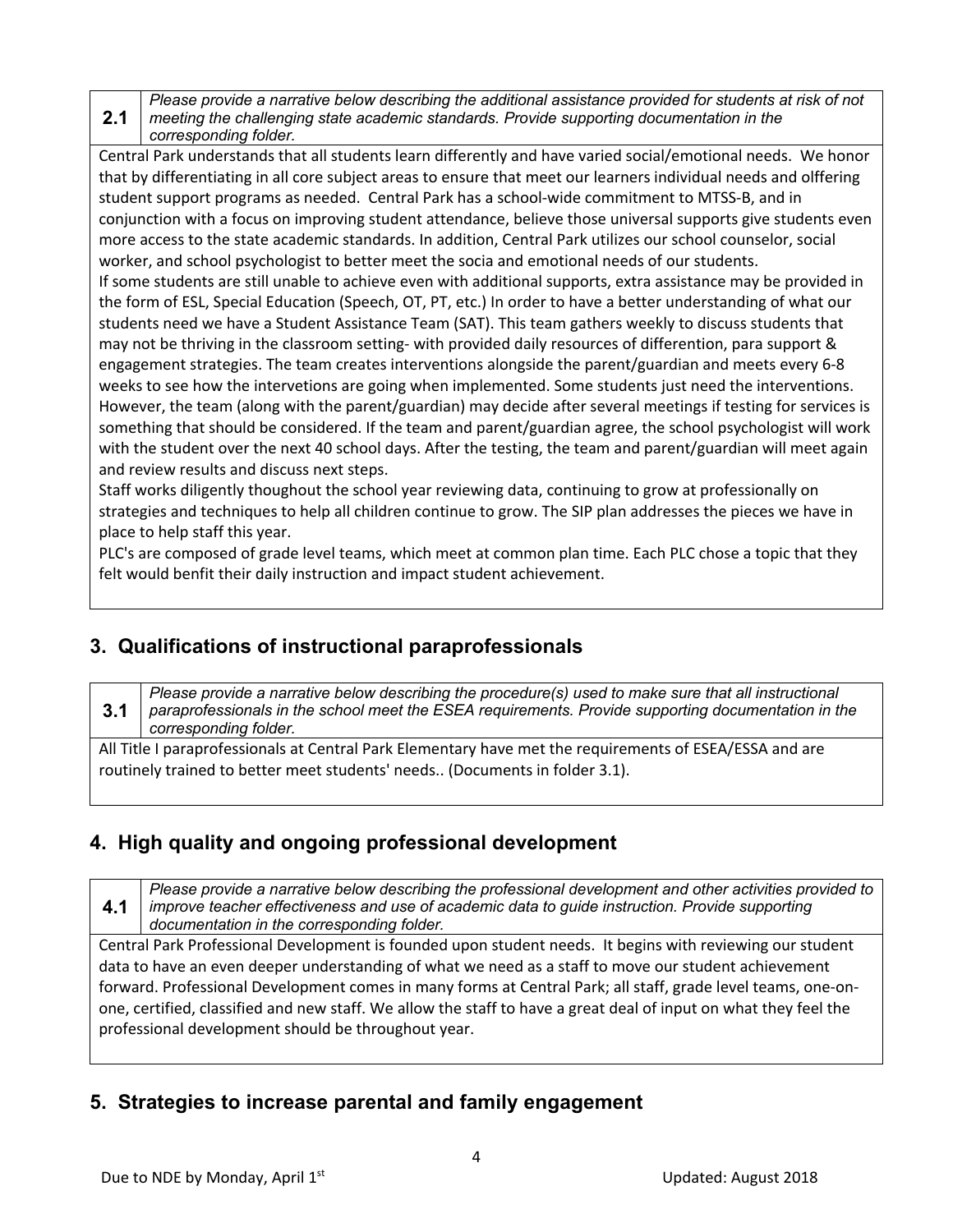**5.1** *Please provide a narrative below describing how the School-Parent Compact was jointly developed and how it is distributed. Provide supporting documentation in the corresponding folder.*

At the end of the school year we (staff and parents) review the Compact for Learning to ensure that it aligns with our goals for the students/ parents/staff. We meet at the end of each year so the updated Compact may be included in the upcoming school year's handbook.

**5.2** *Please provide a narrative below describing how parents were involved in developing the Title I Parent and Family Engagement Policy or Procedure. Provide supporting documentation in the corresponding folder.*

At the end of the school year we (staff and parents) review the Family Engagement Policy to ensure that it aligns with our goals for the students/ parents/staff. We meet at the end of each year so the updated policy may be included in the upcoming school year's handbook.

**5.3** *Please provide a narrative below describing how and when the annual Title I parent meeting is/was held informing parents of the school's participation in Title I. Provide supporting documentation in the corresponding folder.*

Multiple parent engagement opportunities are provided, including Title I Family Night on November 8, 2018. During that time, parents were informed of Central Park's participation in Title I.

### **6. Transition Plan**

**6.1** *Please provide a narrative below describing the school's transition plan for incoming students to support, coordinate and integrate services from their previous program or school (i.e. Headstart and/or other Early Childhood Program to Elementary, Elementary to Intermediate, Intermediate to Middle School, Middle School to High School). Provide supporting documentation in the corresponding folder.*

All students are welocmed back each August with our Safe Walk to School night wherein teachers share information about the upcoming school year. Incoming Kindergarten students are welcomed during our Kindergarten Round-Up period in January. All students are given a tour of the school, and receive a folder of important information, as well as engaging educational activities from the Kindergarten teachers. School-aged children in our attendance area are identified and encouraged to participate in Jumpstart, our early childhood summer school program. In addition, Central Park offers prekidergarten to those students who qualify.

Our school nurse provides health screenings for Kindergarteners and communicates that evaluation through a health report card. Progress monitoring through the early childhood years for both academic and social/emotional growth is ongoing.

**6.2** *Please provide a narrative below describing the school's transition plan for outgoing students as they move onto their next school / program / career. (i.e. Elementary to Intermediate, Intermediate to Middle School, Middle School to High School, High School to Post Secondary Schooling or Career). Provide supporting documentation in the corresponding folder.*

To aid in the transition between elementary and middle school, students are engaged in preparation starting in their 5th grade classrooms with class registration and information, such as summer school registration for incoming 6th graders. Students and parents are invited to register at our neighborhood school. Our school counselor and 5th-grade teachers also accompany students through a guided visit of the school, where they explore classroom areas, practice using lockers, and learn about clubs and activities. During guidance lessons, the school counselor conducts a Career Readiness Inventory with 5th graders and guides students through the middle school class lists that match those strengths.